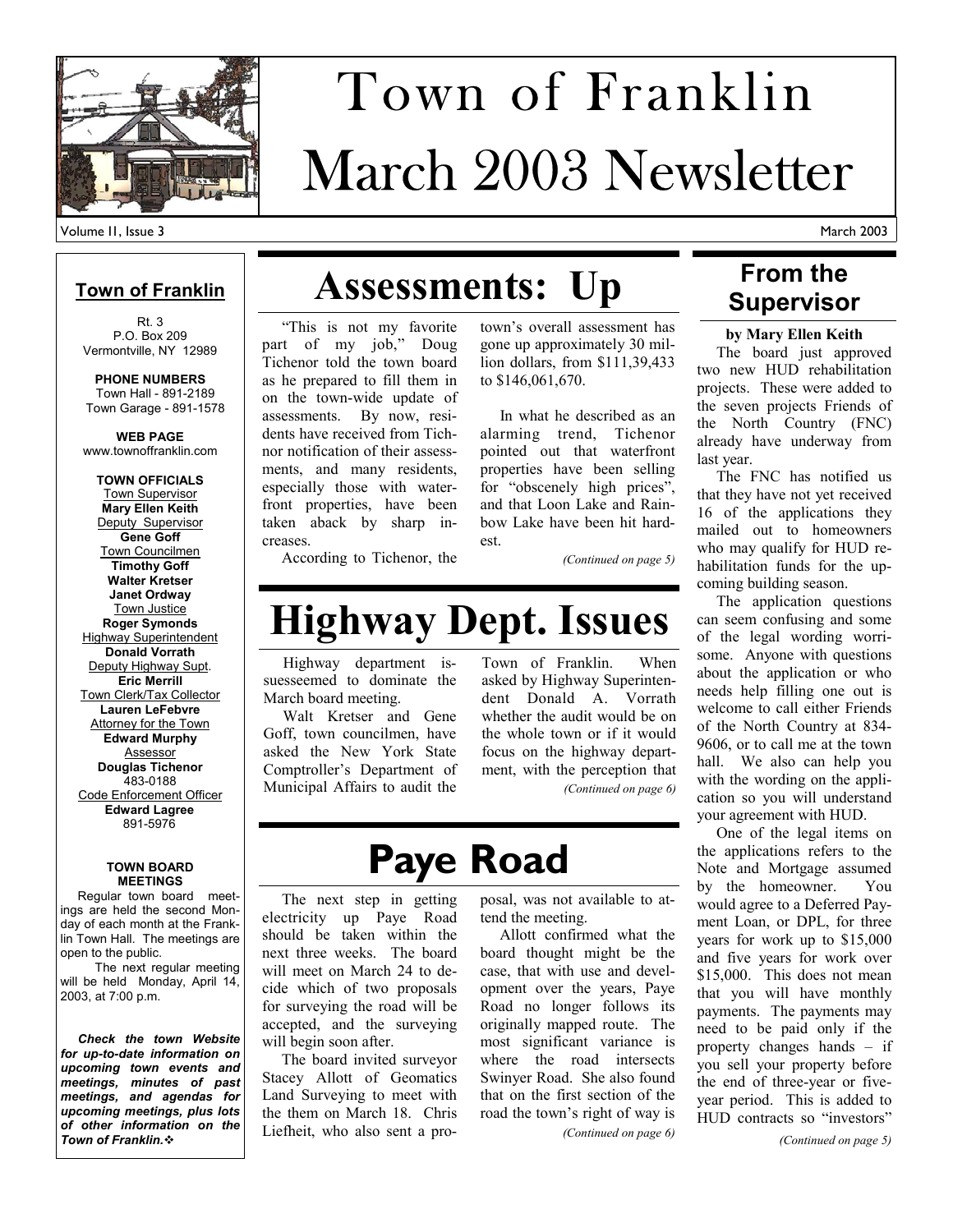## **I'll take "Old Sayings" for \$500, Alex**

#### **by Lauren LeFebvre**

 The answer is: You are burning the candle at both ends, you're running around like a chicken with your head cut off, you have too much on your plate, and (my personal favorite) you look like you've been dragged through a hedge backwards. The correct question is: What have people said to Lauren Le-Febvre in the past two months?

 Yes, yes, all of which fell on deaf ears until I got the "dragged through a hedge" comment. Time to clear my plate, blow out the candle and glue that head back on the chicken. We have a lot of ground to cover because my "plate" is the size of a buffet table, and this is just the Town stuff, so let's go.

 First, as I was reminded by the board at budget time, the office of Town Clerk/ Tax Collector is "part-time". True. My office hours are Tuesday, Wednesday and Thursday 9:30 a.m. to 2:00 p.m. If by chance my car is parked by the Town Hall at a time other than those part-time hours, I'm just running in to drop off the mail or meet someone who has made an appointment. Please, please, please if my hours don't jive with yours, give me a call and we'll work something out. I'm too nice to tell you when you drop by on my off days "I have to pick up my kids", "I have a doctor's appointment", "I'm meeting my husband for lunch", "I have a parent/teacher conference", "My daughter has an orthodontist appointment". . . all of these I schedule for a Monday or Friday. I do usually end up at the Town Hall playing catch-up on those days and I don't mind in the least licensing your dog, helping you do research, or explaining levy lines on your tax bill -- just let me know so I can juggle the rest of my day to fit us both.

 Next: Celebrations! I knew I was in trouble when the thought of planning July  $4<sup>th</sup>$  made me nauseous. This is where I can scrape a lot off my plate. Here's what the committee has planned for 2003:

 - **April 19** - Easter Egg Hunt and Party at the Town Hall, 1:00 - 3:00

 - **May 10 -** Food Sale to benefit the July 4<sup>th</sup> Celebration

 - **May 20** - Town Tuesday hosted by the Celebration Committee to benefit Saranac Lake Free Library and the Bookmobile.

- **July 4th** - the bash at the park

- **October 31** - Haunted House

 That plate is big enough to feed an elephant especially when you realize the committee is small and I'm still recovering from last year's Haunted House. What I need to perk me up, other than slugging down a pot of coffee in one hour every day, is feedback from you. What do you think of all of these events? Do you hunt for Easter eggs? Do you like food? Do you read? Do you celebrate July  $4^{th}$ ? Do you like watch kids get the willies scared out of them? I really need a jolt!

 It's time to clear my plate, you see. Will these events still happen if you just read this and use it for dog poo paper? Maybe. Will I help? It's time to clear my plate, you see.

. . . . . . . . . . . . . . .

## Scholarship Application Deadline April 1

 The Town of Franklin Scholarship Committee is still accepting applications and urges all post-high-school students to apply.

 The deadline for the next round of scholarship awards is April 1, 2003.

 Any student residing in the Town of Franklin who has completed at least one semester of post-high school education with at least a B average and who is not on a full scholarship is encouraged to apply.

 Contact Shir Filler at shir@northnet. org or HCR 1 Box 18A, Bloomingdale, NY 12913, for an application or more information.

 You also can call the town hall to have an application mailed out to you.  $\cdot$ 

. . . . . . . . . . . . . . . .

◈◈◈◈

## **A GREAT WAY TO SHOW YOU CARE!**

 The Meals on Wheels program is in urgent need of volunteer drivers in the Vermontville area. If you can give one to two hours one or more days a week, please call Betty at the Saranac Lake Adult Center at 891-2980. Substitutes also are welcome!

# Town Calendar

Tuesday, March 25 – 55+ Meeting, 12:30 p.m. Wednesday, March 26 – Soup Supper, 4:00 – 6:30 p.m. Thursday, March 27 – Celebration Committee Meeting, 6:00 p.m. Tuesday, April 8 – 55+ Meeting, 6:00 p.m. Wednesday, April 9 – Building Use Meeting, 7:00 p.m. Monday, April 14 – Regular Town Board Meeting, 7:00 p.m. Saturday, April 19 – Children's Easter Party Tuesday, April 22 – 55+ Club Meeting, 6:00 p.m. Saturday, May 10 – Celebration Committee Food Sale Tuesday, May 20 – Town Tuesday dinner for the library/ Bookmobile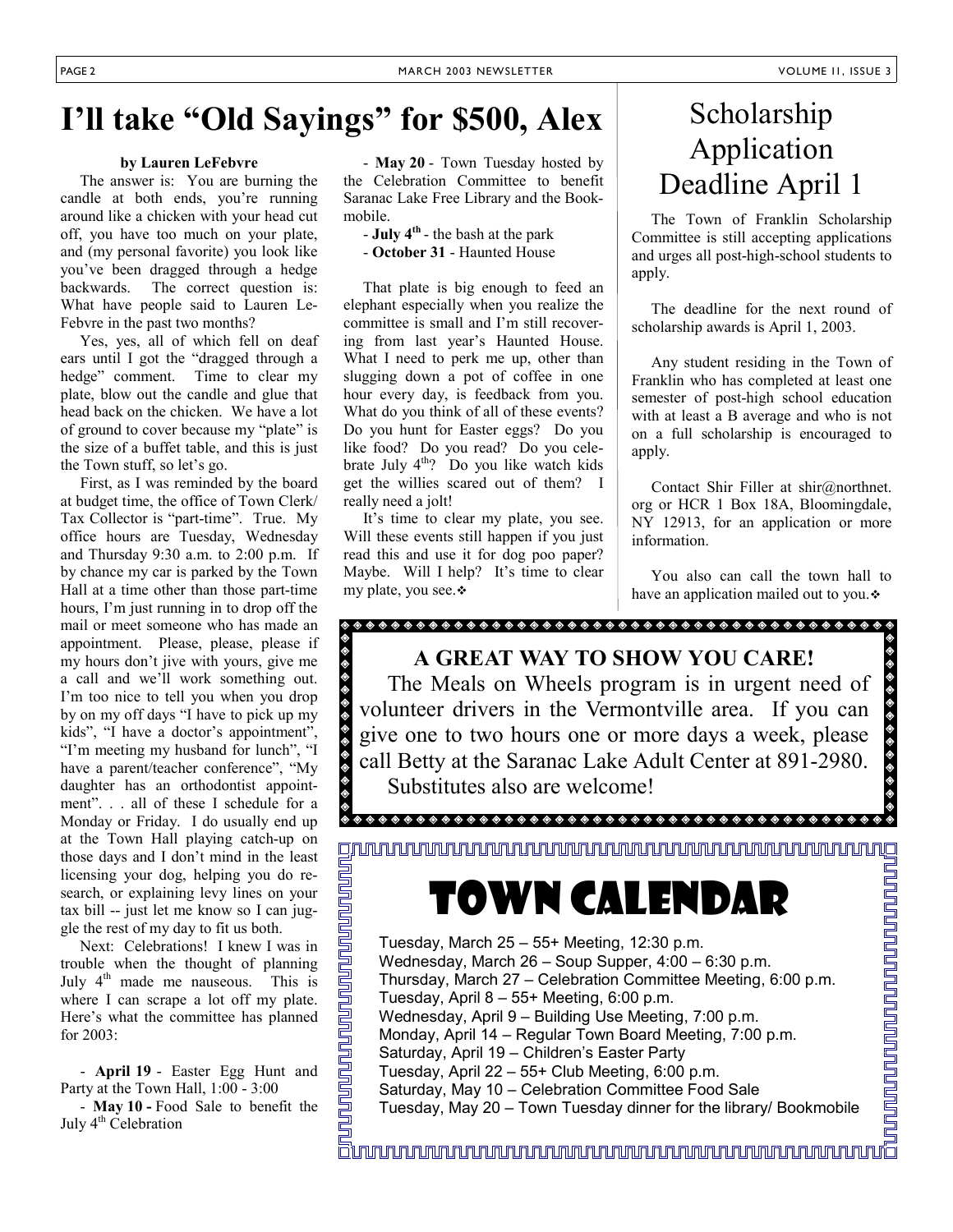## **Dog License Fees Increase Debated**

 Dog owners in the Town of Franklin are required to apply to the town clerk for an annual license for their dogs. The fee is \$2.50, or \$7.50 for unspayed/ unneutered dogs. Of the fee, 53 percent goes to the town and it is used to pay for enforcement of the town's dog control ordinance. The other 47 percent goes to the county.

 Resident Jean Baltzly thinks that the town should take advantage of its right to raise the fee. Any money the town makes from dog license fees goes towards the \$250 per year contract the town has with the Tri-Lakes Humane Society. "It's only fair and reasonable that dog owners bear the costs," she said.

 According to Town Clerk Lauren Le-Febvre, she takes in approximately \$200 a year from dog owners. By state law, the town could add anywhere from \$5.00 to \$10.00 to each charge.

 Less certain is how many dogs in the town are not licensed. Mary Ellen Keith says that years ago, the town clerk used to do a dog census every other year while making electioneering visits to town residents. While agreeing that a dog census would be a good idea, LeFebvre was not enthusiastic about it being revived as it was done in the "old days".

 Attorney for the Town Ed Murphy agreed that the change in the fee, however, should be considered. "I think we should look at the full range of user fees out there," he said.

## **Building Use Citizen Committee Report**

 The Building Use Citizen's Committee should have a preliminary layout for one of the options for future town office and meeting space, which would be adding on to the current Franklin Town Hall.

 The new plan starts with a "footprint" of 4,435 square feet. The addition to the back of the town hall, with a full basement, would replace the existing kitchen and bathrooms.

 In the layout, the current town hall space would be converted into office space for the supervisor and secretary, town clerk/tax collector, assessor and codes officer, and judge's chambers, and a small bathroom. The rear addition plan includes a large public meeting room, two public bathrooms, a kitchen and a storage room for cleaning supplies. The basement would house a 300 square-foot record storage vault.

 The plans will allow for the building to be on two or more heating zones so it wouldn't be necessary to heat the whole building while the office space is being used. Also, there would be outside as well as indoor access to the basement so large equipment could be stored there.

 Frank Karl said that the committee still is considering other scenarios, including building a town hall or a community meeting room at the town park. The committee is looking iat new town halls recently built in Lawrence in St. Lawrence County and in the Town of Galway.

 The next meeting will be held Wednesday, April 9, at 7:00, in Franklin Town Hall. The meetings are open to any residents who would like to have input into the planning or who would just like to know what the committee is doing.

## **Board Drafting Hall Use Guidelines**

 At one time, small towns in the Adirondacks had one- and two-room schools that served to pull the community together. With the move to consolidate school districts in the 1960s, loss of the school meant the loss of the central focus of some communities. In the Town of Franklin, however, the old school became the Franklin Town Hall, and the use of the old building as a meeting place and public center continues to help keep the community feeling alive.

 As a matter of fact, the building is so heavily used that the town board is drafting guidelines for use of the town hall. The board hopes to balance the importance of the building's accessibility for residents and the need to have some controls.

 The board will ask that one person take responsibility for an event and fill

out an application with the town clerk. At that time, the clerk can reserve the day and time and also can go over the guidelines before turning over a key.

 Rules will include the fact that alcohol and smoking are not allowed and that the kitchen facilities can be used to warm up food for serving but not for cooking meals. They also will include instructions about heat and lights, cleaning up after the event, and securing windows and locking doors.

 One issue that caused lengthy discussion among board members was about charging a deposit or a fee.

 At the suggestion of a \$50 deposit, Mary Ellen Keith spoke up. "One of the beauties of our town is the availability of the town hall. I know there are some people who use the hall who just never could afford a \$50 deposit," she said.

 An argument for the deposit was that it would be an incentive for people to be sure to follow the rules. The point in favor of charging a fee was that it would help cover costs of trash removal and insurance.

 In the end the board agreed that the resolution should be drafted without deposits or fees.

 "Our taxpayers already are paying the insurance with their taxes," Keith said. The town's insurance policy covers most everything short of extreme physical activity.

 If at some time in the future it becomes necessary, the board can amend the resolution to add the charges.

 The attorney for the town, Ed Murphy, promised to have the rules and a resolution drafted for the April regular town board meeting.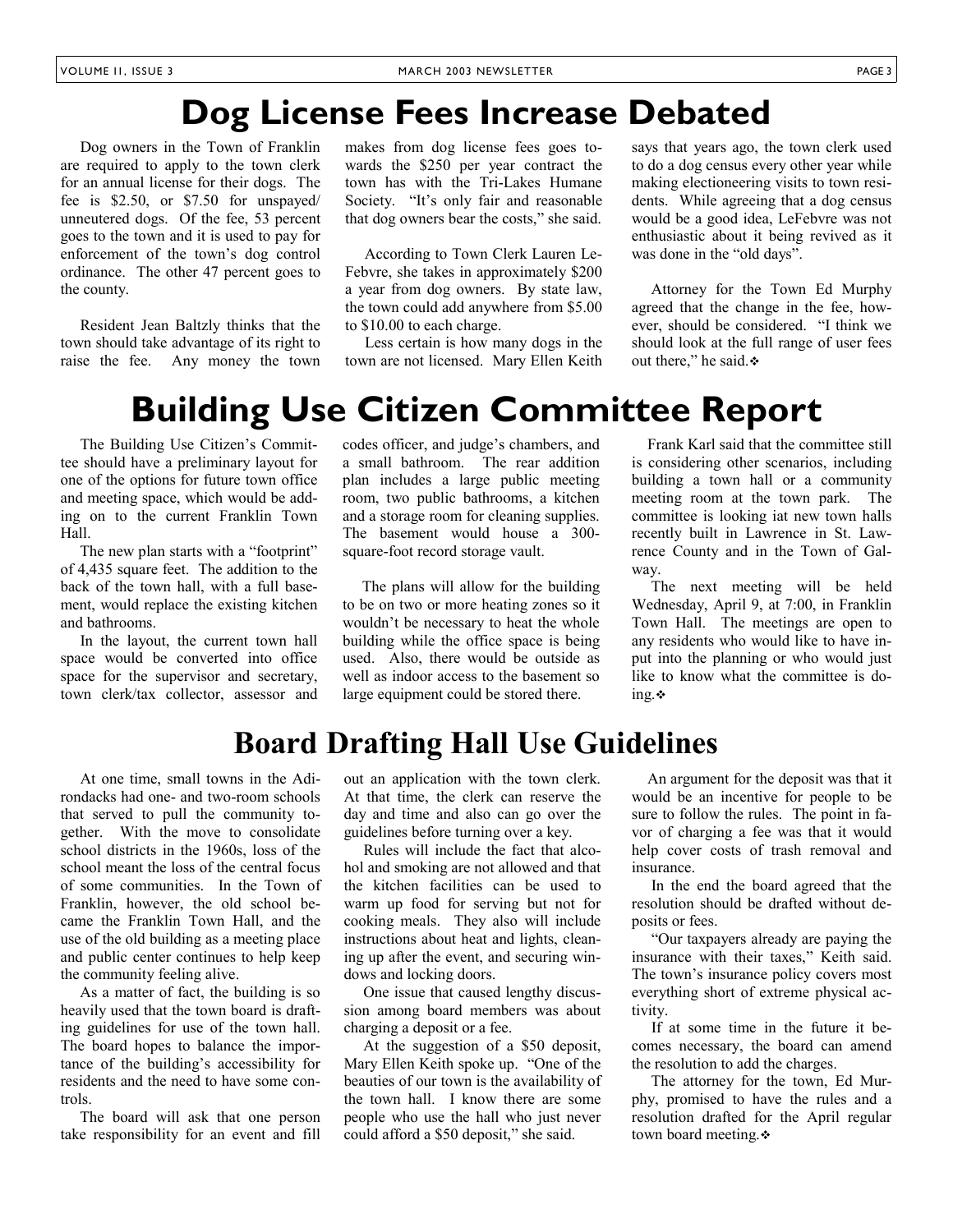# Highway Superintendent's Report

### **by Donald A. Vorrath**

 This month's activities have been a continuation of February's report. The cold is taking its toll with equipment breakdowns, but your department is keeping up to its tasks at hand. We are definitely into a reserve pile of sand which will have to be a consideration for replacement for next season.

 I've answered several calls from residents wanting to know why we don't use salt like the state on Route 3 and informed them of the cost differential but more importantly that it is safer to drive on snow/sand combination than the slush with salt. Also, salt is only effective in specific temperatures. The several rollovers that have occurred this season have been on the state roads where salt is the prime de-icing agent.

 The war on terror has personally reached Vermontville with the activation of Sgt. Michael Canty. Michael's present tour is stateside in New York City, but all is in question as of now. We all wish Mike well and a safe return.

 The Fisher plow on the '98 pickup is worn out. The cost of replacement parts and labor to install is approximately \$300.00 less than a new plow. This price quote is from Durocher, a Fisher dealer.

 Starting Monday, I've instructed the staff to write their times in on time cards, reason being the clock has jumped time again and the employee who has always set and reset the existing clock will not do it again because of alleged tampering. The board's highway liaison committee announced a new clock would be purchased several months ago.

 Eric Merrill, who broke his leg, is continuing to recover. He is out of hard cast and enjoys a movable brace and has started physical therapy.

 I have recently written to the board concerning a new subdivision of 750 acres that is in the works in Merrillsville. Naturally, a project of this scope will involve roads, drainage, rights of way, etc., and I look forward to input from the board. There will no doubt be more on this issue in later reports.

And finally: Perception.

 The reality of an action can be as consequential as the perception of such, with results either positive, negative, or indifferent.

 While I welcome the recent request for an independent audit of the highway department, I feel that a complete town-wide audit of all town departments and the board should also be considered.

 It is the perception of many that the highway department is being singled out for this review. The reality is that all highway expenditures are approved by the majority of the town board members. Some previous practices and procedures, while inherited by me, recently have been corrected. These practices mainly involved the use of sick time to "pyramid" overtime. This was satisfactorily explained by the Teamsters' business agent and has since been eliminated. A few other items are in the process of discussion and review and will either be more clearly defined and/or altered, etc.

 While I have always communicated with the members of the town board, their actions to eliminate certain procedures, especially in the middle of a contract, leaves many with the perception that there is more to this than "trying to save the taxpayers money."

Probably politics as usual.

## **NYS Senate Considers Property Tax Reform**

 The New York State Senate is looking at a package of bills that address property tax reform. Betty Little recently wrote to our town officials asking for their comments on the items. They include:

 - making state land subject to property taxes;

 - allowing school districts to charge tuition for students who live on wholly exempt property;

 - placing the burden of proof for annual applications for real property tax exemption on not-for-profit organizations;

- requiring tax-exempt organizations

purchasing vacant land to have plans for using the property for exempt purposes within two years of purchase;

 - providing full state reimbursement for local tax revenue losses by certain forestland exemptions;

 - providing stricter standards in defining the terms used for nonprofits and for making sure that properties are being used for the specific exemption granted, and

 - making it a local option to exempt properties from taxation when those properties claim an exemption based on providing for the "moral or mental improvement of men, women, or children."

 Any town residents who have an interest in any of the above should contact one of our town officials or Betty Little's office. State laws on local property taxes can have a large affect on the Town of Franklin, in particular where state land and forest land are concerned.

 With no local planning or land use laws, the town has little say about a piece of property that has the potential of significantly affecting the town's tax base, negatively or positively. One thing we can do is monitor what the state passes into law to be sure that new laws will work to benefit and not harm our town and taxpayers.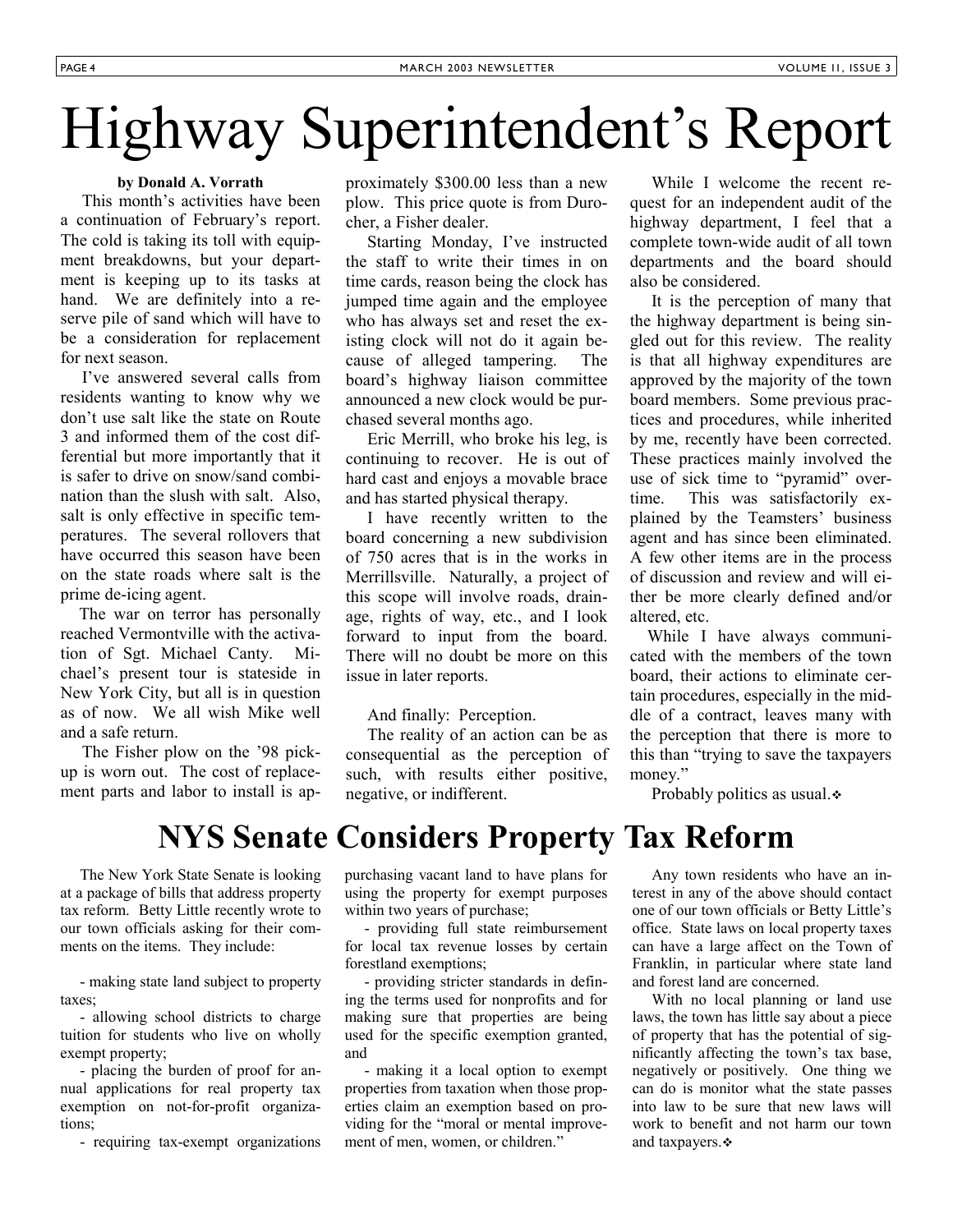# Assessment Update: Up

#### *(Continued from page 1)*

 "Every single sale of waterfront property in the last few years has been way over what [assessment] I put on it," he said.

 Selling price is not the only fact to take into consideration in determining a property's value. Comparable properties also can be considered. Unfortunately, Tichenor said, there are few comparables in the Town of Franklin as most properties throughout the town are unique. Also, when his work is reviewed at the state level, sale prices are the primary figure they use to evaluate whether or not his assessments are in line with statewide assessments.

The increase of the town's value also

includes new homes built over the past year being added to the tax roll.

 Tichenor also sees the beginning of a "gentrifying" trend in the Adirondacks similar to gentrification that takes place in city neighborhoods. He also has seen city people who have bought Adirondack properties as investments who now are cashing in. Overall, Town of Franklin properties have been increasing in value at 14 percent a year – a good return on their outlay.

 "I'm not in the business to over-assess people," Tichenor said, and he is uncomfortable with what he feels are overpriced sales. He especially is sympathetic to long-time residents and to retirees who bought properties in the 1970s and then



#### *(Continued from page 1)*

can't buy property, get it fixed up for free, and turn around and sell the property.

 Some of the other issues that concern applicants are:

 - If you are not sure if you qualify, you can apply anyway and the Friends of the North Country will determine eligibility.

 - You will be involved in decisions about the work done on your home. A "housing rehabilitation specialist" from the Friends of the North Country will meet with you and thoroughly discuss with you the plans for the work to be done and will answer any and all questions you have.

 - Friends will solicit bids from contractors. Once the work begins, Friends will oversee and approve the work through all stages. Town Codes Officer Ed Lagree also will inspect the work to be sure it is in compliance with all codes.

 - If there are any potential conflict of interest issues, either Friends or I can help.

 All information given in the application and pertaining to the work done your property is kept confidential. The 2003 building season is starting soon. Get in your applications in now to be sure to take advantage of the short North Country building season!

#### **Burned Out Streetlights**

 Recently, two streetlights in town were out for a length of time. They were in remote areas and we didn't know they were out, and residents in the area didn't know how to go about getting them fixed.

 All it takes is a phone call to the town hall at 891-2189. If I'm not there, you can leave a message. In addition to the location of the light, it's helpful to identify the pole the light is on by the number on the pole. With that information, Niagara Mohawk can be called to come out to fix the light.

#### **Gift of Town Map**

 Dean Montroy has presented to the town a framed map of the Town of Franklin dated from the late 1800s. The colored map shows the roads and homes in the town, and includes the names of the homeowners.

 The map will be hung in the Franklin Town Hall*.*

retired here on fixed incomes.

 Of the 868 residential properties in the town, 266 have seen virtually no change in their assessments and 436 have actually seen lowered assessments. Of the rest, 74 residences had increases from \$100 to \$500, and 92 have had assessment increases over \$500.

 Of the 453 vacant land parcels, 313 saw virtually no change, 93 were lowered, and 47 were increased, 16 of those over \$500.

 Farm and commercial properties saw no increases. The twelve farm properties and eight commercial properties either stayed virtually the same or dropped.

 While there have been some highly priced sales on non-waterfront properties, most of those properties saw modest change. The primary, or "basic lot" assessment town-wide has been increased to \$1,400.

 Tichnor is spending the first two weeks in March meeting with residents who want to discuss their assessments. After that, residents will be able to grieve their assessments to the town's Board of Assessment Review on Tuesday, June 3, 2003, at the Franklin Town Hall (not in Brighton, as was misprinted on the letter with the assessment notification)*.*

## Town to be Required to Pay Jurors

 Beginning April 1, the Town of Franklin will be required to pay each juror who serves on a jury in the Town of Franklin \$10 a day for their services.

 The new New York State law also will require town justice Roger Symonds to keep accurate records for the county on the jurors and their payments.

 Because of the low crime rate in the town, there are few juries held in town, and Symonds said his annual budget should be able to cover the costs. ❖